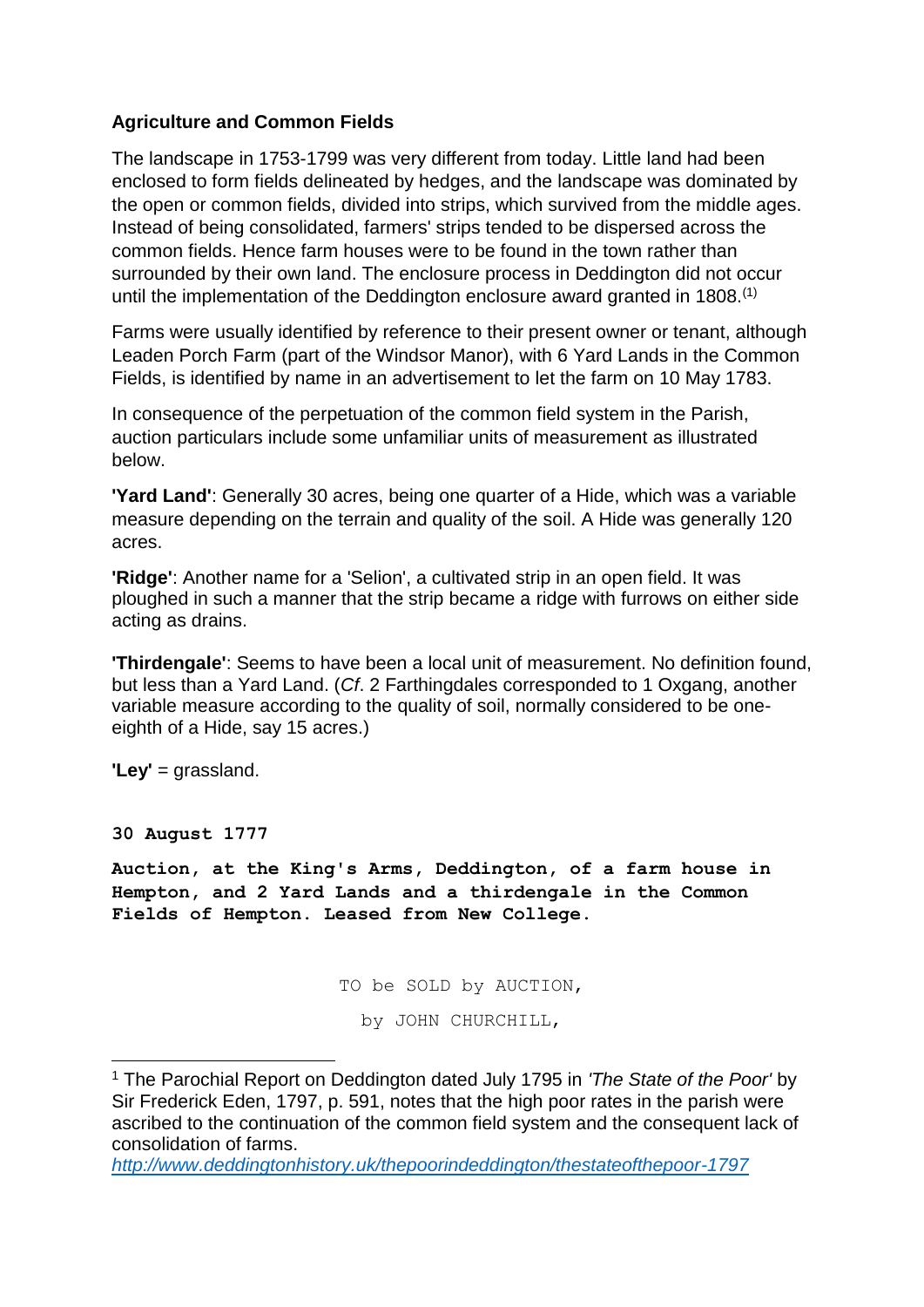On Saturday the 27th Day of September, I777, at the King's-Arms Inn, in Deddington, Oxfordfhire, between the Hours of Three and Six in the Afternoon, unlefs before difpofed of by private Contract, of which Notice will be given in this Paper. - A FARM HOUSE, with all proper Conveniences, in HEMPTON, within the Parifh of Deddington aforefaid; together with two Yard Lands and a Thirdengale, in the Open and Common Fields of Hempton, now in the Occupation of Jofeph Tims.

The above Premiffes are held by Leafe for 2I Years under New-College, in Oxford, renewable every feaven Years.

[Also two dwelling-houfes in Middle Barton.]

For further Particulars, and to treat by private Contract, apply to Mr. Churchill, Attorney-at-Law, in Deddington.

Repeated 6 September and 13 September 1777.

[https://www.britishnewspaperarchive.co.uk/viewer/bl/0000073/17](https://www.britishnewspaperarchive.co.uk/viewer/bl/0000073/17770830/003/0002) [770830/003/0002](https://www.britishnewspaperarchive.co.uk/viewer/bl/0000073/17770830/003/0002)

## **10 May 1783**

**Advertisement for letting Leaden Porch Farm, including 6 Yard Lands in the Common Fields of Deddington, and the great and small Tithes arising.**

### A FARM to LETT.

To be LETT, and Entered upon immediately, - A FARM in Deddington, Oxfordfhire, called the Leaden Porch Farm; confifting of a good Farm Houfe with all proper Conveniences, fix Yard-Lands in the Fields of Deddington, and inclofed Meadow, containing about 10 Acres and an Half; the great and small Tythes arifing in the Town and Fields of Deddington, called the Hempton Side.

Enquire of the Rev. Mr. Marfhall, of Great Hafely, Oxfordfhire; or of Mr. Churchill, attorney, Deddington.

Repeated 17 May 1783.

[https://www.britishnewspaperarchive.co.uk/viewer/bl/0000073/17](https://www.britishnewspaperarchive.co.uk/viewer/bl/0000073/17830510/006/0001) [830510/006/0001](https://www.britishnewspaperarchive.co.uk/viewer/bl/0000073/17830510/006/0001)